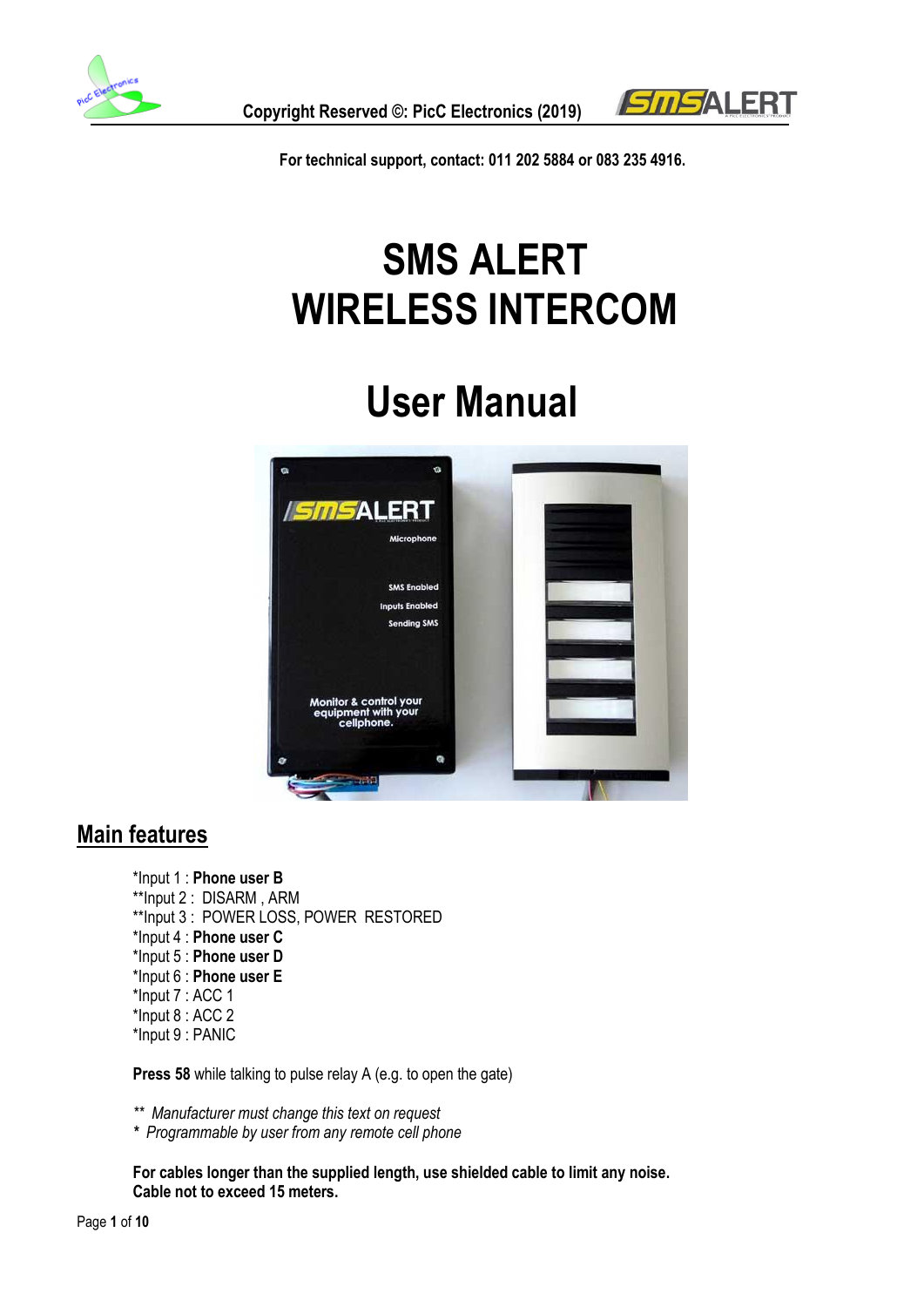



# **SMS Alert Instruction / Connection Diagram**



## **Summary of How the Intercom Works**

- The SMS Alert Wireless Intercom is one system that consists of three parts. These three parts are connected (SMS Alert 9, Gate Station, Aerial).
- The 3m wire between the SMS Alert and the gate station can be replaced with a 10m wire.
- The intercom is based on the same principle as the SMS Alert 9, except that inputs 1,4,5,6, 7 and 8 are used for the gate station.
- It has 6 buttons and 3 extra inputs for other use.
- When the first button on the gate station is pressed, user B is dialled. The 2<sup>nd</sup> button will call user C and the 3<sup>rd</sup> button will call user D, etc.
- Talk time of 45 seconds are allowed, before the intercom automatically ends the call, except if the user (eq. B) ends it first.
- The visitor can also end the call by pressing the button on the gate station.
- You can open the gate by pressing 58 on your phone while talking, or send the SMS **1234 ap** or see page 5 of the user manual on how to operate the relay outputs). This will pulse Relay A for one second.
- All the users can divert their calls, if he/she is busy, out of reach, not available, or if the call is not answered within a certain amount of time.
- 3 additional devices can be monitored (inputs) e.g. Power Loss, Arm/ Disarm, Panic etc.
-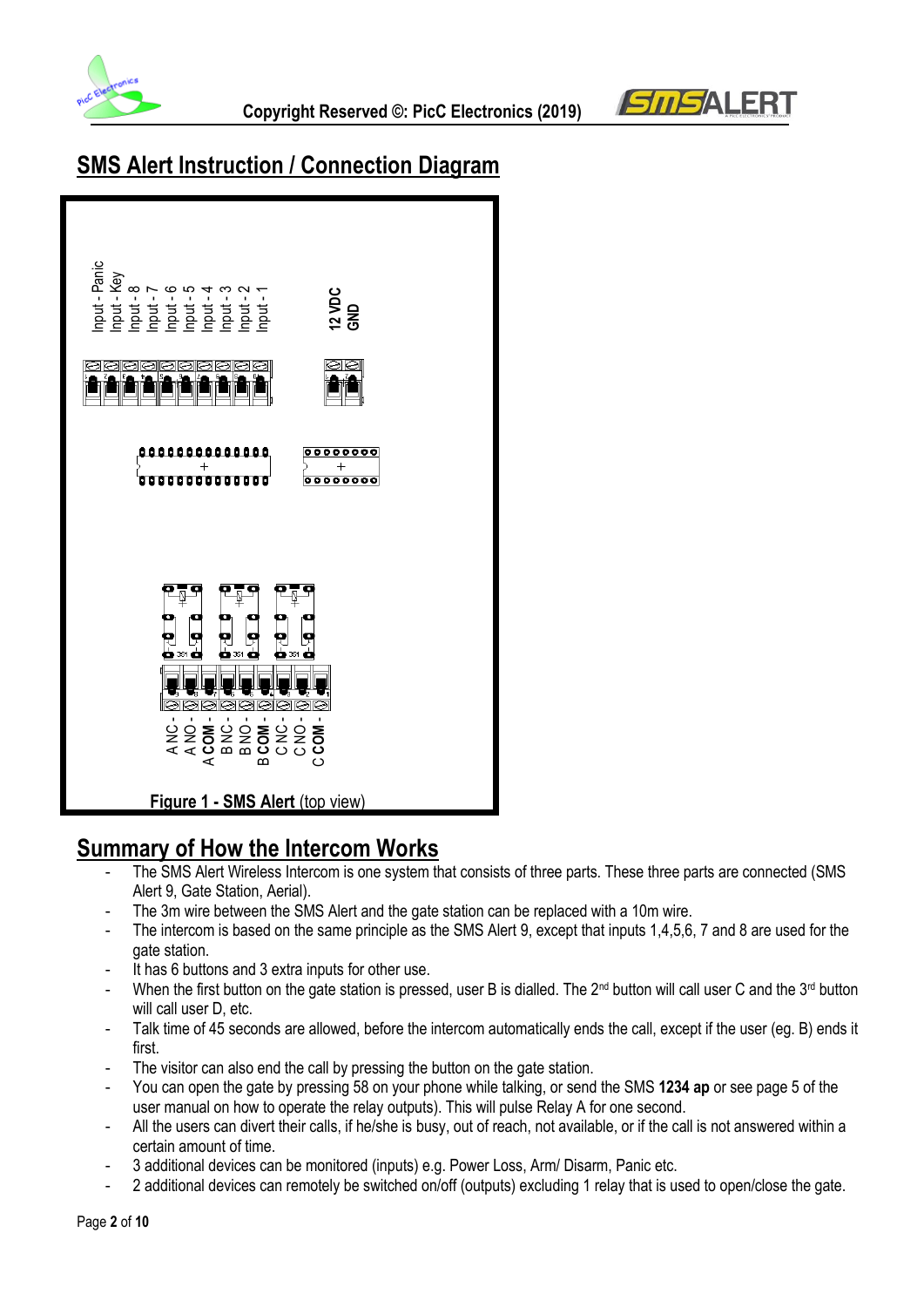



## **Quick-Start Steps**

- 1. **Preparing SIM-card** Buy an MTN, Vodacom or Cell C starter pack (prepaid or contract) and RICA it (you need your id and proof of address for this). Ensure that you can send an SMS out from the SIM-card, before you put it in the SIM-card slot of the SMS Alert. Making a call to the SMS Alert only is not sufficient to test the SIM-card. PIN-code request must be deactivated before you insert the SIM-card into the SMS Alert.
- 2. **Airtime** Ensure that the SIM-card has sufficient credit. Load airtime if necessary.
- 3. **Insert the SIM-card** into the SIM-card slot. Apply 12VDC.
- 4. **Red LED** The red LED (light on the side of the box) must be on. KEY/Led input

 must have +12VDC connected to it. The red LED should be on by default because of the red loop wire. The Red LED enables inputs 1-8, excluding input 2.

- 5. SMS **1234 b** from your cellphone to the SMS Alert. Note the **yellow LED** will light up when B is active. This step tells the SMS Alert where to send SMSe when inputs are tripped. **There must be a space** between **1234** and **b. If you SMS 1234 b again, you will cancel user B. If you SMS 1234 b again, you will reload user B. (In other words you will toggle it on & off).**
- 6. The SMS Alert will respond to step 7 by sending its status back to you (e.g. **INPUT ON B- - -, #000 #00000000**)**.**  Ensure that the character "B" appears in the SMS to show user B is loaded as above.

## **Lower Case and Upper Case of Commands (VERY IMPORTANT)**

- 1. Use **lower case** for **all commands** sent to the SMS Alert (e.g. 1234 **r**, 1234 **b**, etc.)
- 2. Use **UPPER CASE** only with the following 2 commands:
	- a. 1234 **TC** (terminate call)
	- b. 1234 **AIRT** (checking airtime).

# **How to program the SMS Alert to report to a 2nd, 3rd or 4th cellphone**

There are 6 users: B,C,D,E,F and G. Follow step 5 of the Quick Start Steps to activate user B (the first user). If you want the SMS Alert to report to a 2nd cellphone, SMS **1234 c** from the second cellphone to the SMS Alert. To toggle this feature **off**, SMS **1234 c** again from any cellphone to the SMS Alert. The last phone that toggled a user ON, becomes that user.

**E.g: 1234 c** (There **must be one space** between **1234** and **c**, and no spaces afterwards. Do the same for **1234 d** (3rd), and **1234 e** (4<sup>th</sup>). User B must be ON for the other users (if loaded) to also receive SMS messages.

#### **New function to add cellphone numbers:**

In conjunction with the current method of loading numbers the following command allow users to be loaded from one point/cellphone. This eliminates the need to send a SMS from each cellphone handset that needs to be added.

When a DOT and phone number is placed after the current command, the phone number will be loaded into that position. The return SMS will be sent to the new cellphone number, not the cellphone number that loads it. You can however check if all the numbers are loaded, by sending **1234 r** to the cellphone number of the SMS Alert.

Example: To load 27821231234 into User B, send the following SMS from one cellphone, to the cellphone number of the SMS Alert:

**1234 b.27821231234** (only use 1234 b,c etc., with no phone number if it is not a remote number)

or

#### **1234 e.27821231234**

If a user is already loaded, then the command will first delete it (toggle off). It then needs to be sent again. The international setting must be activated for use outside of SA before this can be done (not tested). If it fails, then revert back to the current method. Applicable to the GSM module marked Version 2.5 and up.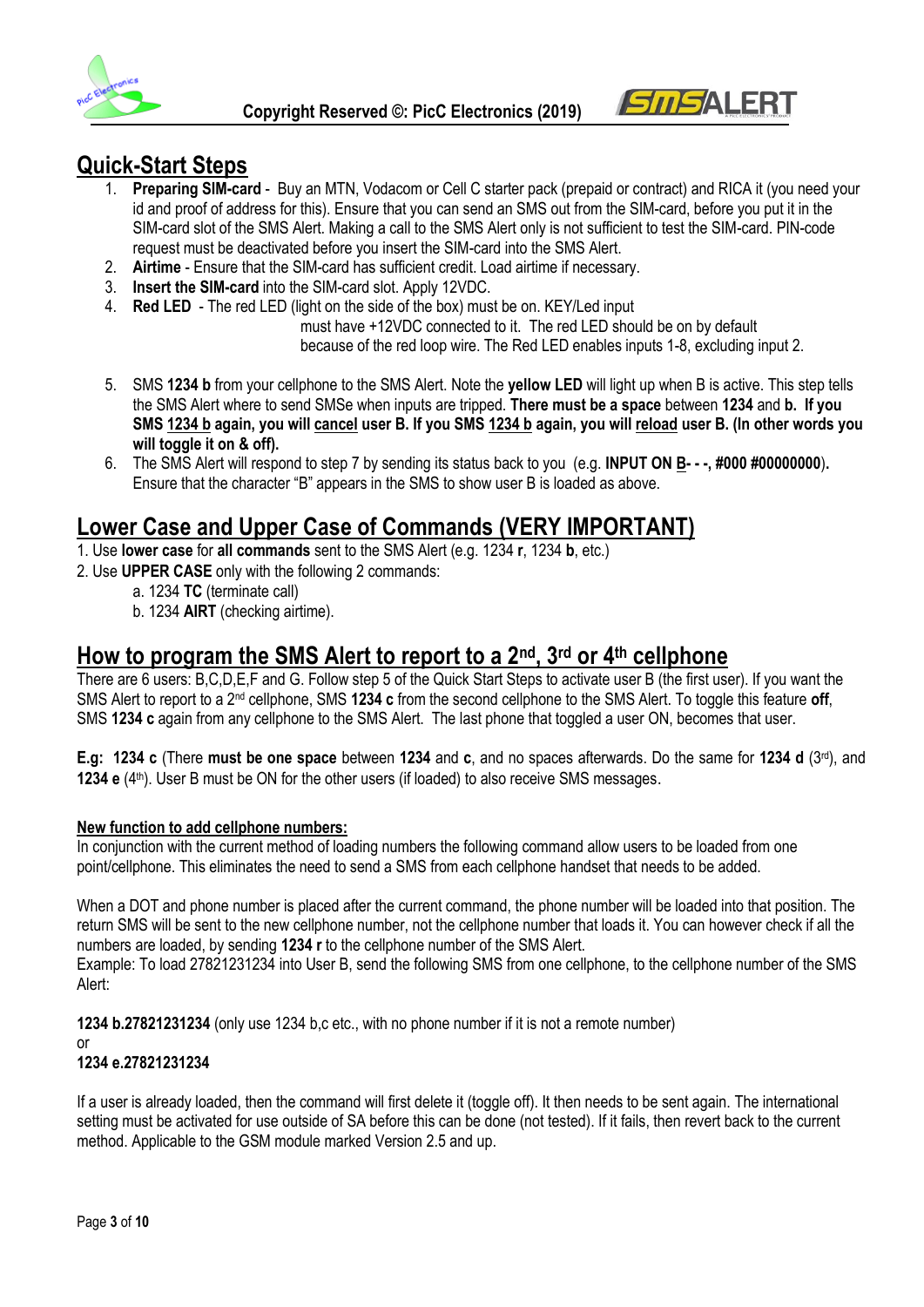



**Please keep track which user is loaded as B, C, D etc. Otherwise all users/numbers will be deleted when you want to load or delete users, and you cannot remember which person is assigned as which user.**

## **How to rename the input SMS strings:**

You are able to rename the default SMS messages you want to receive on your cellphone/s when your alarm goes off or when the inputs of the SMS Alert are triggered. Each input sends a different SMS to your cellphone/s.

**Important: The SMS must not be longer than 19 characters, including spaces, commas, etc.**

Example: If you want input 1 to SMS "John's room !" when the input is triggered:

- 1. SMS **1234 1** (one space between 4 and 1 and no space afterwards.)
- 2. You will get the following SMS back: **Str 1 ?**
- 3. Then send the following SMS: **John's room !** (Do not include 1234!)
- 4. You will get the following SMS back: **Str1 OK.**

#### **The commands for each input are the following:**

Input 1 : N/A – Phone user B Input 2 : Not re-nameable Input 3 : Not re-nameable Input 4 : N/A – Phone user C Input 5 : N/A – Phone user D Input 6 : N/A – Phone user E Input 7 : 1234 7 (Phone F – depending on software) Input 8 : 1234 8 (Phone G – depending on software) Input 9 : 1234 9 (Panic)

### **How to operate the Relay outputs**

The three Relay outputs A, B and C (not the same as users B,C,D,E) can be used for anything that requires remote controlling/switching. For example to switch machinery and equipment on and off or to open a gate, or to switch your alarm on and off.

For example to SMS **1234 a on.** There must be one space between **1234** and **a** and **on.** The alpha characters (a on) must all be lower case.

**1234 a on** Switch / Latch Relay A on - the same for **1234 b on** (relay B), **1234 c on** (relay C) **1234 a off** Switch / Latch Relay A off - the same for **1234 b off** (relay B), **1234 c off** (relay C) **1234 all on** Switch / Latch all relays on - the same for **1234 all off 1234 ap** Pulse Relay A for 1 second - the same for **1234 bp**, **1234 cp** 

The relays can be controlled by sending the following SMS'e to the SMS Alert.

**1234 app** Pulse Relay A 10 times – Use for example to pulse our Pepper Gas Defender Mechanism. **\*Note:** Relays won't pulse if already switched / latched on.

## **Loading & checking airtime balance**

| <b>Service Provider</b> | <b>Function</b>                     | SMS to be sent to SMS Alert               |
|-------------------------|-------------------------------------|-------------------------------------------|
| <b>MTN</b>              | Load Voucher                        | 1234 AIRT*141*voucher#                    |
| Vodacom                 | Load Voucher                        | 1234 AIRT*100*01*voucher#                 |
| Cell C                  | Load Voucher                        | 1234 AIRT*102*voucher#                    |
| Virgin                  | Load Voucher                        | 1234 AIRT*102*voucher#                    |
| Vodacom                 | <b>Check Bundle SMS balance</b>     | 1234 AIRT*111*502#                        |
| Vodacom                 | Transfer airtime from one cellphone | Register or log in to My Vodacom, or dial |
|                         | to another                          | *111# and select "Airtime Transfer".      |
| <b>MTN</b>              | Transfer airtime from one cellphone | Dial *141*6328*, insert the recipient's   |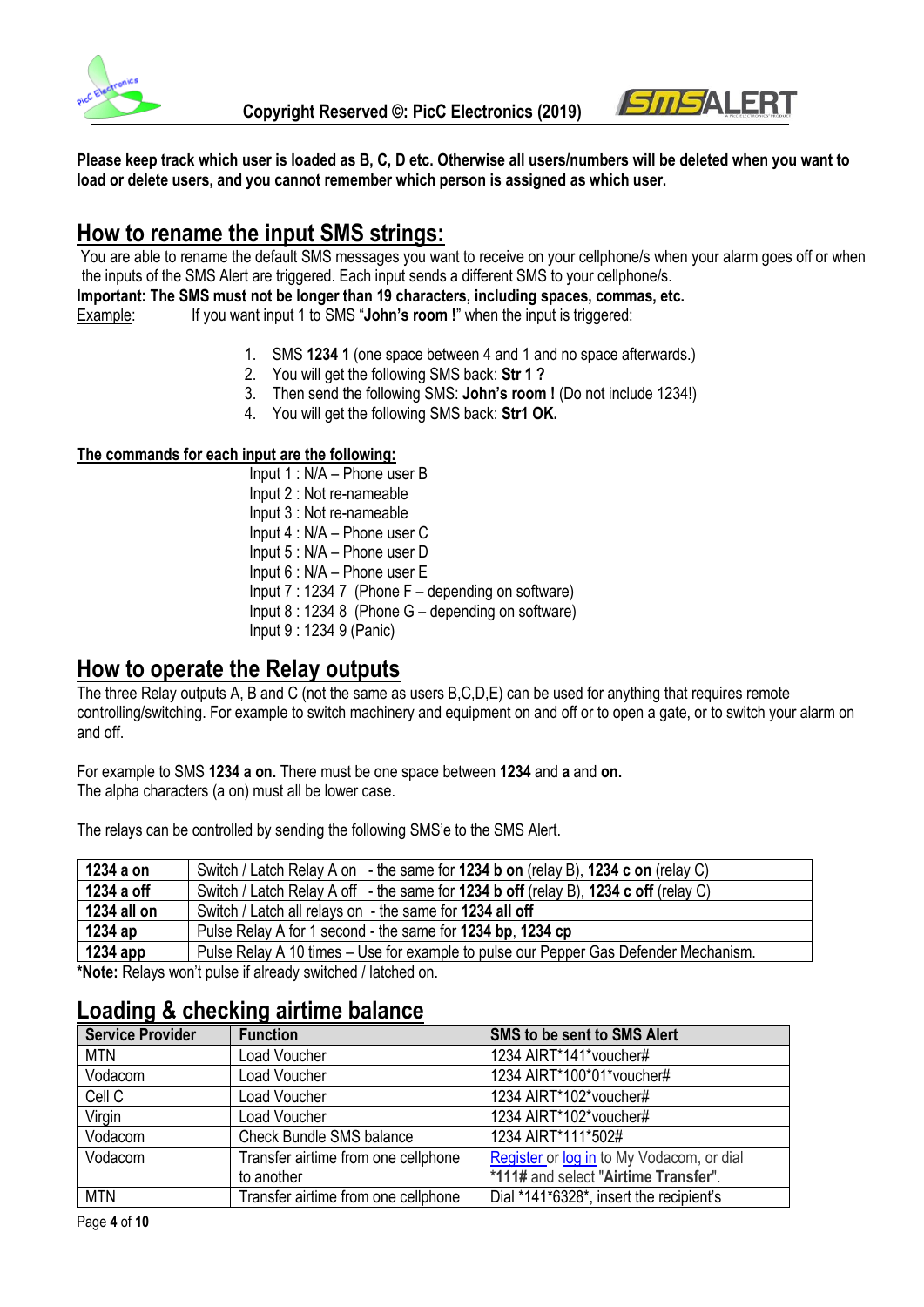



| to another | cellphone number, *, insert the rand amount, # |
|------------|------------------------------------------------|
|            | and press call. For example,                   |
|            | *141*6328*0831234567*50# press call.           |

Airtime on prepaid SIM-cards can also be checked by registering the cellphone number of the SMS Alert on [www.vodacom4me.co.za](http://www.vodacom4me.co.za/) (for vodacom) or the applicable Service Provider's website.

Airtime can also be loaded via internet banking, an ATM, or by removing the SIM-card and putting it in your own personal phone using the voice method**.** 

#### **\*\*Disconnect the power from the SMS Alert when the SIM-card is removed.**

## **Auto-Answer (silent listen-in)**

This applies to SMS Alerts fitted with a microphone. By default Auto-Answer is on. When you dial the SMS Alert from any cellphone, the unit will ring twice silently, pick up the call and you will be able to hear surrounding noises via the microphone. To switching off auto-answer (when you don't want someone to listen in) – **SMS 1234 TC0** (0 = a digit). To switch it back on **SMS 1234 TC1**.

# **SMS Alert Cellphone App (currently only for Android phones)**

To download our SMS Alert app to your cellphone (currently only Android phone), please visit our web site at [www.smsalert.co.za.](http://www.smsalert.co.za/) On the left-hand side of the home page, underneath the SMS Alert logo, there is a link you can follow. Please note the link must be followed with your cellphone (not your PC), to download it to your cellphone.

Because it is a new app, it is not yet available from the Google Play store.

An app for iPhones is being developed.

### **General information**

|                | To request the status of |                                                                                    |                                                                                            |
|----------------|--------------------------|------------------------------------------------------------------------------------|--------------------------------------------------------------------------------------------|
|                |                          | The SMS Alert will respond with, for example, the following:                       |                                                                                            |
|                | the SMS Alert at any     | INPUT ON B - - - , #0B0 #87650001                                                  |                                                                                            |
|                | given time, SMS 1234 r   |                                                                                    |                                                                                            |
|                |                          | <b>INPUT ON</b>                                                                    | Inputs 1 to 8 are enabled or disabled (except input 2 which is                             |
|                |                          |                                                                                    | always monitored)                                                                          |
|                |                          | $B - -$                                                                            | User B loaded only. Users C, D and E are not loaded.                                       |
|                |                          | #0B0                                                                               | Relay B is switched on. Relay A and C are off                                              |
|                |                          | #87650001                                                                          | Inputs 5,6,7,8 are on / tripped.                                                           |
| $\overline{2}$ | * Changing the           | The default code is 1234 and can be changed through these steps:                   |                                                                                            |
|                | security code 1234       | 1.                                                                                 | SMS 1234 CODE to the SMS Alert. The SMS Alert will SMS back: CODE?                         |
|                |                          | 2.                                                                                 | You can now SMS your selected 4 digit numeric code, e.g. 5678.                             |
|                |                          |                                                                                    | This code is used as a prefix to operate all commands. Use 4 Numeric digits                |
|                |                          |                                                                                    |                                                                                            |
|                |                          | only.                                                                              |                                                                                            |
| 3              | <b>Panic Input</b>       |                                                                                    | Always enabled, negative trip and does not depend on the Key input.                        |
| 4              | <b>Key Input</b>         | Enables or disables the 8 inputs. The Key Input is triggered ON by default because |                                                                                            |
|                |                          | of the red loop wire.                                                              |                                                                                            |
| 5              | <b>Green LED</b>         | Indicates when the SMS Alert is sending an SMS. The LED will stay on for 3         |                                                                                            |
|                |                          |                                                                                    | seconds. If the light is flashing, a problem exists. See troubleshooting.                  |
|                |                          |                                                                                    | After 2 minutes the SMS Alert will attempt to reset the flashing LED.                      |
| 6              | <b>Yellow LED</b>        |                                                                                    |                                                                                            |
|                |                          |                                                                                    | Indicates user B is active, and the SMS Alert will at least report to user B. User B is    |
|                |                          |                                                                                    | the main user, and if it is off, $C$ , $D$ and $E$ won't work even if they are toggled on. |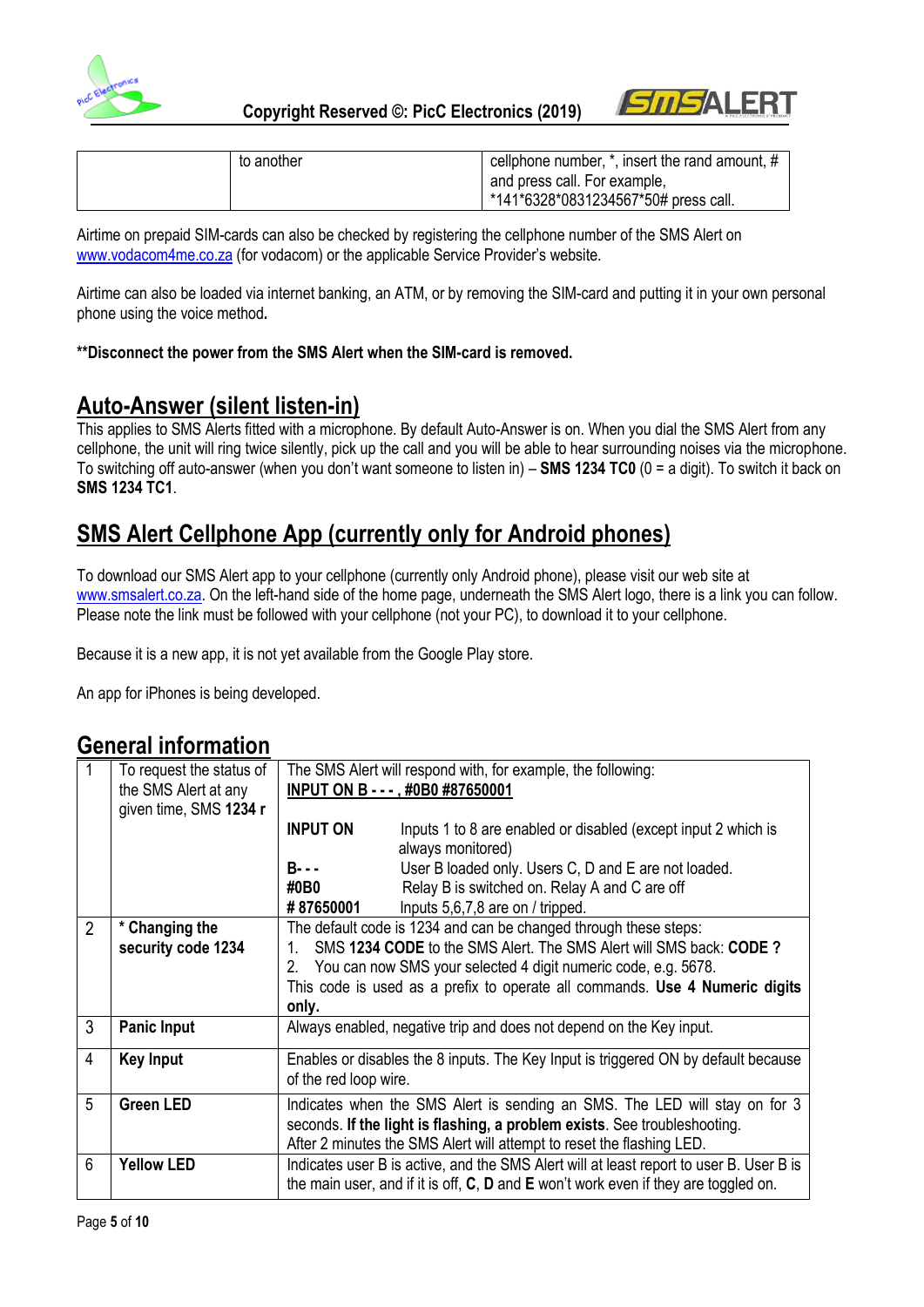



| $\overline{7}$ | <b>Red LED</b>                                                  | See point 4, "Key Input".                                                                                                                                                                                                                                                                                                                                                                                                                                                     |
|----------------|-----------------------------------------------------------------|-------------------------------------------------------------------------------------------------------------------------------------------------------------------------------------------------------------------------------------------------------------------------------------------------------------------------------------------------------------------------------------------------------------------------------------------------------------------------------|
| 8              | Change<br>Inputs NO / NC                                        | SMS 1234 03 to change from normally open (NO) to negative remove (NC). The<br>SMS Alert will reset and power up again.                                                                                                                                                                                                                                                                                                                                                        |
| 9              | <b>Missed Call</b><br>(Outgoing)                                | The Missed call function can be switched (toggled) on and off by sending: 1234 01<br>(this is OFF by default). Only applicable to input 1 and user B.                                                                                                                                                                                                                                                                                                                         |
| 10             | <b>Missed Call</b><br>(Incoming)                                | SMS 1234 06 to the SMS Alert. Relay A will pulse for one second every time the<br>SMS Alert receives a missed call from any cellphone.                                                                                                                                                                                                                                                                                                                                        |
| 11             | Loading and checking<br>airtime balance                         | Money can be loaded via the internet (ex. ABSA), from an ATM, from the keypad<br>of the phone, or by removing the SIM-card and putting it in your own personal<br>phone using the voice method. Please disconnect the power from the SMS<br>Alert when the SIM-card is removed. The balance of a prepaid SIM-card can<br>be checked by registering the cellphone number of the unit on<br>www.vodacom4me.co.za (vodacom SIM-cards only).                                      |
| 12             | SIM-card type                                                   | When last tested, the SMS Alert accepts MTN, Vodacom or CellC SIM-cards,<br>contract or prepaid.                                                                                                                                                                                                                                                                                                                                                                              |
| 13             | International code<br>prefix use                                | SMS 1234 05 to enable. Consult your supplier. Please note that SMS Alert has<br>been tested in South Africa only.<br>For international use when the above is set, also send 1234 WC to the SMS Alert. The<br>return SMS will contain SET=0111x where x (5 <sup>th</sup> position) must be 1. If it is 0 then<br>send 1234 WC again. This prevents a problem when the network keeps sending an<br>immediate return SMS to the SMS Alert for every SMS the SMS Alert sends out. |
| 14             | <b>DTMF</b> code check<br>Default on                            | When 58 is pressed while a voice call is in progress the relay will pulse                                                                                                                                                                                                                                                                                                                                                                                                     |
| 15             | <b>Signal strength</b>                                          | SMS 1234 ver to get the phone model version and GSM signal strength.                                                                                                                                                                                                                                                                                                                                                                                                          |
| 16             | Finding out what the<br>cellphone number of<br>the SMS Alert is | Put the SIM-card of the SMS Alert into your cellphone and dial the following<br>numbers:<br>*123*888#<br>MTN:<br>*111*501#<br>Vodacom:<br>Telkom / 8ta:<br>*1#<br>*147*100#<br>Cell C:                                                                                                                                                                                                                                                                                        |
| 17             | Upper and lower case<br>of commands                             | Use lower case for all commands sent to the SMS Alert (e.g. 1234 ap, 1234 r,<br>1234 <b>b</b> , etc.<br>Use UPPER CASE only with the following 2 commands: 1234 TC1 (terminate call),<br>1234 TC0 and 1234 AIRT (checking airtime).                                                                                                                                                                                                                                           |

# **Technical Specifications**

|                | Power supply             | 9 - 14VDC volt DC, 500mA (milliamps). An in-line battery is preferred for smooth<br>power. Power supply must be doubled-up.                                                                                                                                                                                                                                                                                                                            |
|----------------|--------------------------|--------------------------------------------------------------------------------------------------------------------------------------------------------------------------------------------------------------------------------------------------------------------------------------------------------------------------------------------------------------------------------------------------------------------------------------------------------|
| $\mathfrak{p}$ | <b>Power consumption</b> | Standby current 30 - 50mA. 400mA peak when SMS is send or received.                                                                                                                                                                                                                                                                                                                                                                                    |
| 3              | <b>Users</b>             | The inputs can report to up to 6 users: B,C,D, E, F and G.                                                                                                                                                                                                                                                                                                                                                                                             |
| 4              | <b>Relay contacts</b>    | 10A / 124VAC - It is not recommended to switch 220VAC unless you are a<br>certified electrician.                                                                                                                                                                                                                                                                                                                                                       |
| 5              | Inputs                   | Inputs 1 – 8 optically isolated and negative or positive trip selectable via jumper.<br>Inputs 1 – 8, and Panic: NO or NC selectable as a group.<br>Inputs 2 and 3 are dual state inputs – It trips on both signal conditions.<br>Inputs are buffered control for simultaneous triggering.<br>Key input - Always positive.<br>The Panic input can only be tripped negatively. Rename another input to Panic if<br>only a positive signal is available. |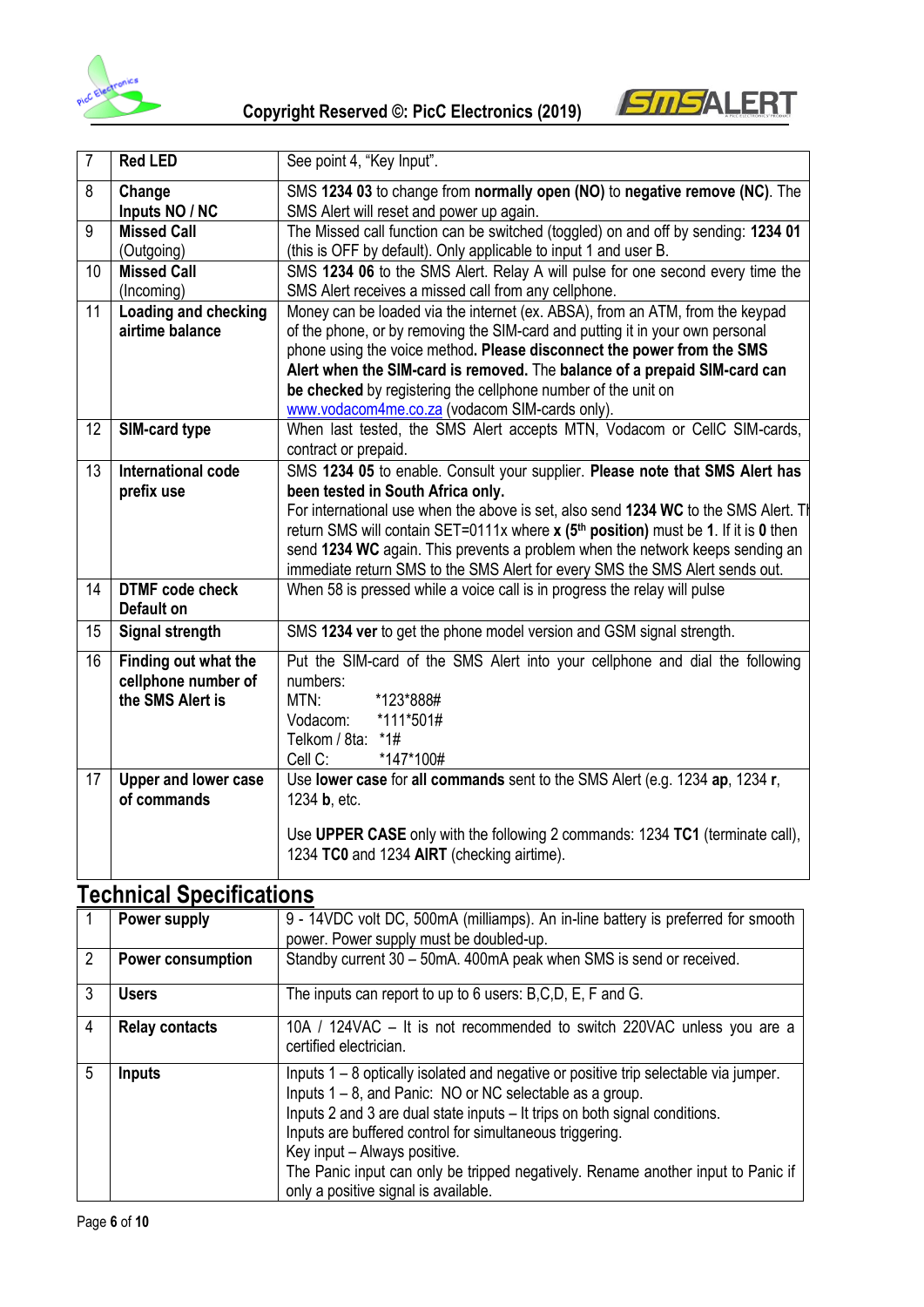



# **Fault finding / Troubleshooting**

| $\vert$ 1      | Noisy microphone<br>when listening-in                           | Due to the environment, it may be necessary to use our external magnetic (1-<br>20m) antenna extensions to reduce noise. The first antenna must then be                                                                                                                                                           |
|----------------|-----------------------------------------------------------------|-------------------------------------------------------------------------------------------------------------------------------------------------------------------------------------------------------------------------------------------------------------------------------------------------------------------|
|                |                                                                 | removed.                                                                                                                                                                                                                                                                                                          |
| $\overline{2}$ | <b>Flashing green LED</b>                                       | Re-power the SMS Alert system. This happens when the SMS Alert's power is<br>connected (reset) three times in a short period. The automatic reset recovery is<br>then disabled to protect the phone until power is removed and applied again. The<br>SMS Alert will also attempt to reset itself after 2 minutes. |
| $\mathfrak{Z}$ | Other equipment used<br>in conjunction with<br><b>SMS Alert</b> | It is not recommended that other receivers, transmitters or equipment be kept<br>inside the SMS Alert box.                                                                                                                                                                                                        |
| $\overline{4}$ | Ad-hoc behaviour                                                | Ensure that a very good / smooth Power Supply Unit (PSU), or power from the<br>alarm panel is used where florescent tubes or machinery are not in the proximity<br>of the SMS Alert. Auxiliary outputs on panels do not provide sufficient power.                                                                 |
| 5              | The green light goes<br>on but no SMS is<br>received            | Ensure the SIM-card is properly registered. Insert the SIM-card in your own<br>personal phone and call e.g. MTN (141) or Vodacom (100) to clarify the problem.<br>Check your airtime.                                                                                                                             |

## **Antennas for poor reception:**



**3 meter Antenna** available for external GSM reception, or poor reception

# **Diagram for GSM Module PC Board (where SIM-card slots in)**



SMS 1234 AIRT for prepaid airtime balance. Does not report bundle SMS balance. South Africa only.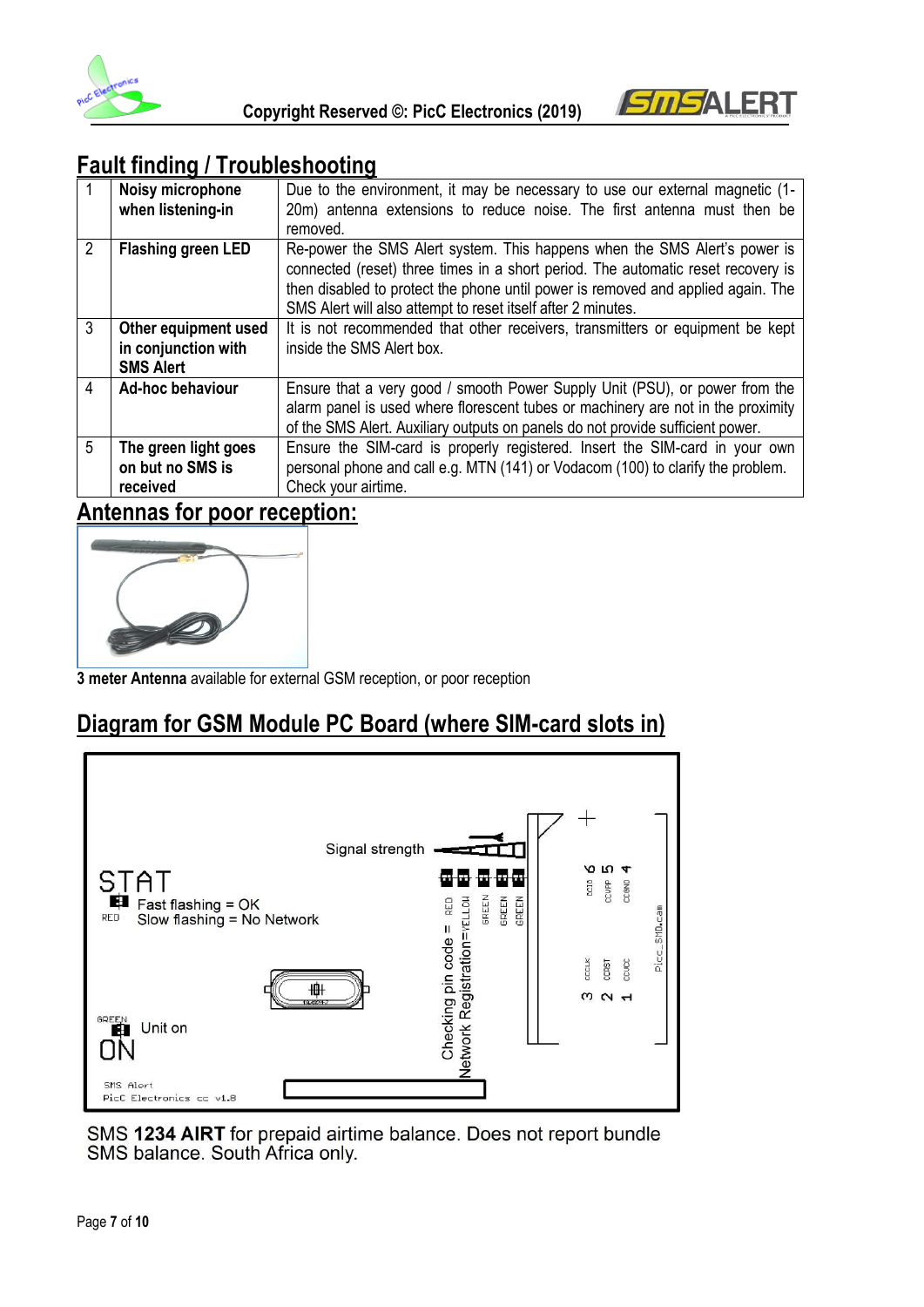



# **Inserting the SIM-card on the PC Board**





- 1. A Push/slide flap in the same direction as the board (about 1- 2 mm).
- 2. A The flap will unlock, lift the flap.
- 3. B Insert SIM-card.
- 4.  $C -$  Close flap, while pressing it down, slide it back to lock (about  $1 2$  mm).

## **Installation advice / help**

- 1. Do not connect the power of the SMS Alert to an **auxiliary 12V power output**. It is best to connect the SMS Alert **directly to, and within 1 meter from the 12V battery** where the power is best regulated.
- 2. Try to keep the SMS Alert at least **30cm** away from other equipment like **receivers, transformers**, **energisers,** etc., that may cause interference.
- 3. The SMS Alert should work **outside of SA**, however limited testing was done for this purpose.
- 4. The SMS Alert works on a default **negative trigger principle (NO)** but this can be changed.
- 5. The inputs normally used are Burglary, Arm/Disarm (Latch mode), E-Fence and Panic. This gets connected to an alarm system using the **PGM outputs / inputs** or similar I/Os on an alarm panel. Remote Arming/Disarming gets done via using relay A (pulse mode e.g. SMS 1234 ap).
- 6. The SMS Alert is **not built for a specific alarm panel** and may have other applications like pump control and monitoring, cable theft, electric fence monitoring, opening/closing a gate, etc.
- 7. Ensure the **SIM-card is properly registered** on the network by sending an SMS from the handset of the SMS Alert. If the message **"Message not sent this time"** appears, check the SIM-card on a normal phone by dialling 141 (MTN) or 100 (Vodacom). Normally the SIM-card still needs to be activated.
- 8. In very few cases, when SMS commands are **not recognised by the SMS Alert**, check that the user's Text Message settings on his/her cellphone are set to 'Text mode' or 'Full Character Support' (under message options).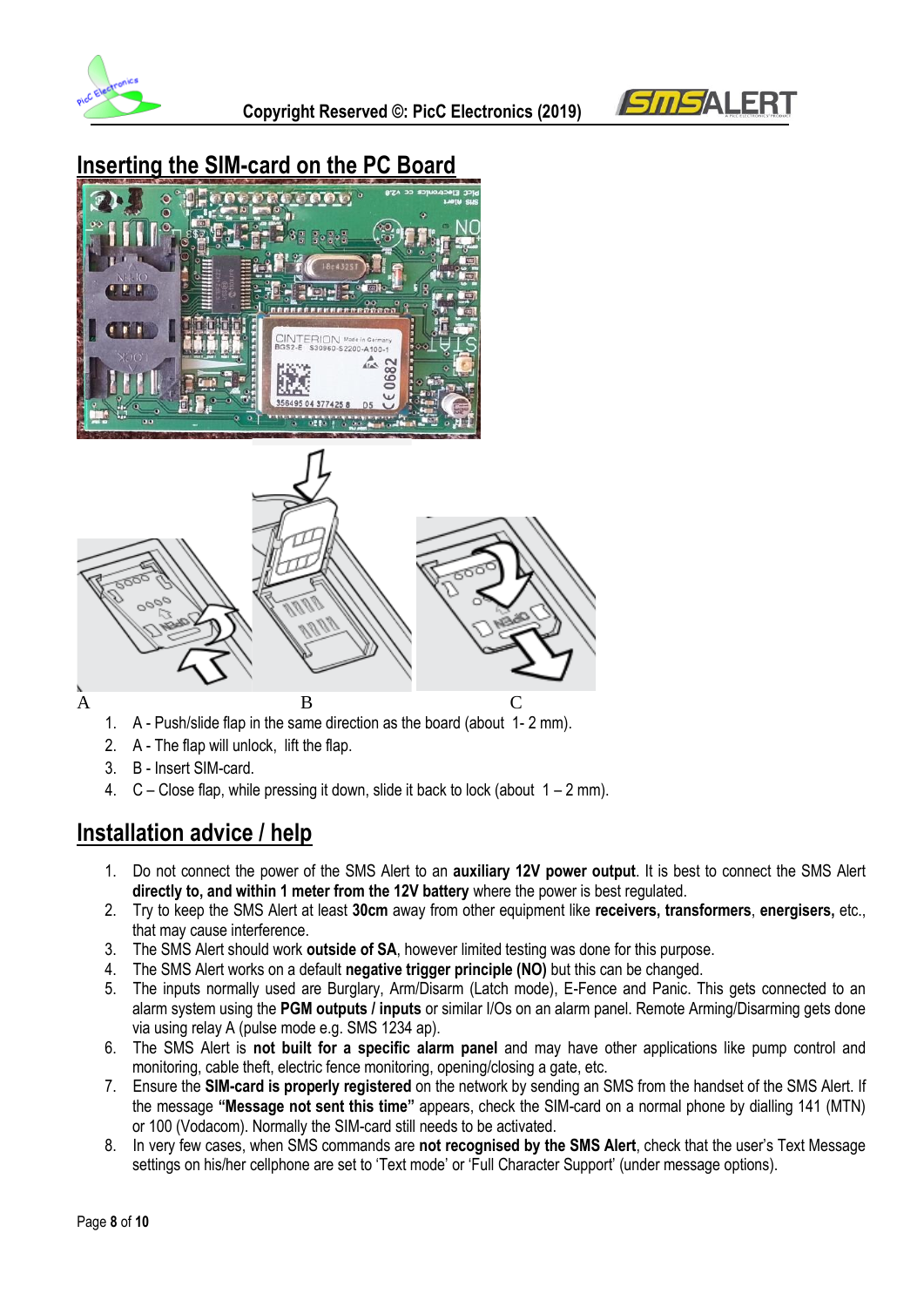

9. It is recommended that the SMS Alert be **tested** on a regular basis, for example by sending it a status request (1234

*SMSALER* 

- r). This will also cause a transaction that may prevent the SIM-card from expiring if it is seldom used.
- 10. Always keep the inside of the **SMS Alert box clean**, with the minimum amount of unnecessary wires.
- 11. Do not apply **excessive force** with tools on the connector terminals to prevent break-offs.

12. To keep your number active, you should send an SMS (1234 r) at least once **every 7 months (Vodacom) or 3 months (MTN),** or as specified by your cellphone service provider.

13. Please read the **User Manual** carefully for more information.

#### **Support:**

- 1. For additional requests, email: [info@smsalert.co.za.](mailto:info@smsalert.co.za)
- 2. For software/hardware updates, please visi[t www.smsalert.co.za.](http://www.smsalert.co.za/)
- **3. For support, phone us on 083 235 4916. Please note that your first point of call must be your supplier or installer. If they are unable to help you, we will be more than happy to assist.**

#### **Disclaimer:**

PicC Electronics will not be held responsible for loss, damage or injury to any persons, company or legal entity using PicC Electronics products or for GSM Network changes or reliability. There is no guarantee that SMS's will always go through. It is recommended that a prepaid SIM-card is used, or that a process is in place to cancel or stop the SIM-card, or to limit SMS's should a malfunction occur where many SMS's are sent and unforeseen costs are incurred. It is recommended to test your SMS Alert on a regular basis. A product of PicC Electronics must be installed by an installer trained by PicC Electronics or with relevant installation experience.